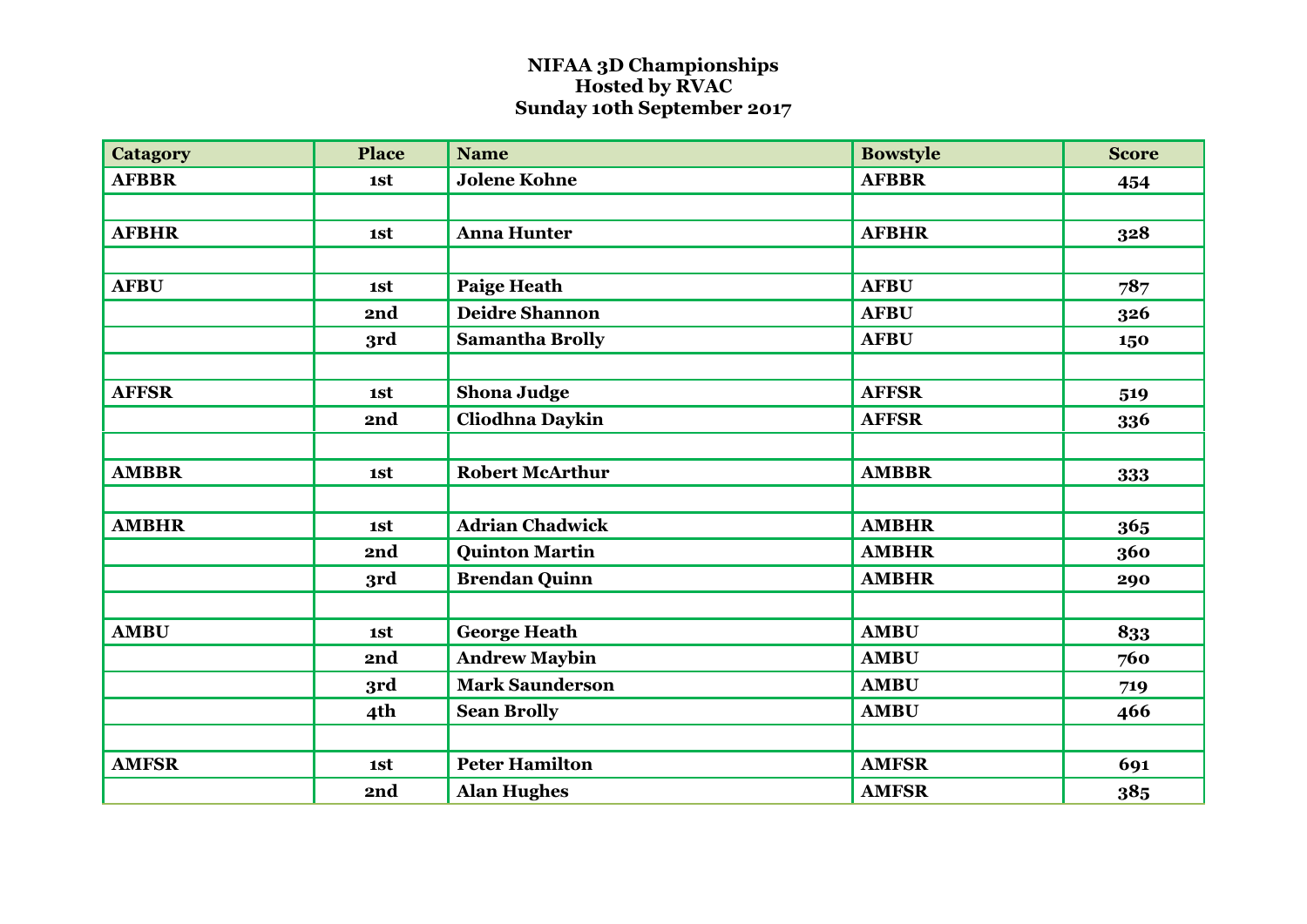## **NIFAA 3D Championships Hosted by RVAC Sunday 10th September 2017**

| <b>AMFU</b>  | 1st | <b>Joe Murphy</b>      | <b>AMFU</b>  | 866 |
|--------------|-----|------------------------|--------------|-----|
|              | 2nd | David Uprichard        | <b>AMFU</b>  | 793 |
|              | 3rd | <b>Mark Stockman</b>   | <b>AMFU</b>  | 792 |
|              | 4th | <b>Ben Gibson</b>      | <b>AMFU</b>  | 462 |
|              |     |                        |              |     |
| <b>AMH</b>   | 1st | <b>Sean Moore</b>      | <b>AMH</b>   | 215 |
|              |     |                        |              |     |
| <b>AMLB</b>  | 1st | <b>Darren Coates</b>   | <b>AMLB</b>  | 236 |
|              |     |                        |              |     |
| <b>CFBBR</b> | 1st | <b>Ella Quinn</b>      | <b>CFBBR</b> | 282 |
|              |     |                        |              |     |
| <b>CFBHR</b> | 1st | <b>Zoe Martin</b>      | <b>CFBHR</b> | 311 |
|              |     |                        |              |     |
| <b>CFBU</b>  | 1st | <b>Lara Saunderson</b> | <b>CFBU</b>  | 708 |
|              |     |                        |              |     |
| <b>CFFU</b>  | 1st | <b>Sophie Rea</b>      | <b>CFFU</b>  | 404 |
|              |     |                        |              |     |
| <b>CMBBR</b> | 1st | <b>Jack Doherty</b>    | <b>CMBBR</b> | 723 |
|              |     |                        |              |     |
| <b>CMBHR</b> | 1st | <b>Jude Fairfowl</b>   | <b>CMBHR</b> | 261 |
|              |     |                        |              |     |
| <b>CMBU</b>  | 1st | <b>Ethan McKinney</b>  | <b>CMBU</b>  | 743 |
|              | 2nd | <b>Alexander Blaha</b> | <b>CMBU</b>  | 441 |
|              |     |                        |              |     |
| <b>CMFU</b>  | 1st | <b>Jay Saunderson</b>  | <b>CMFU</b>  | 600 |